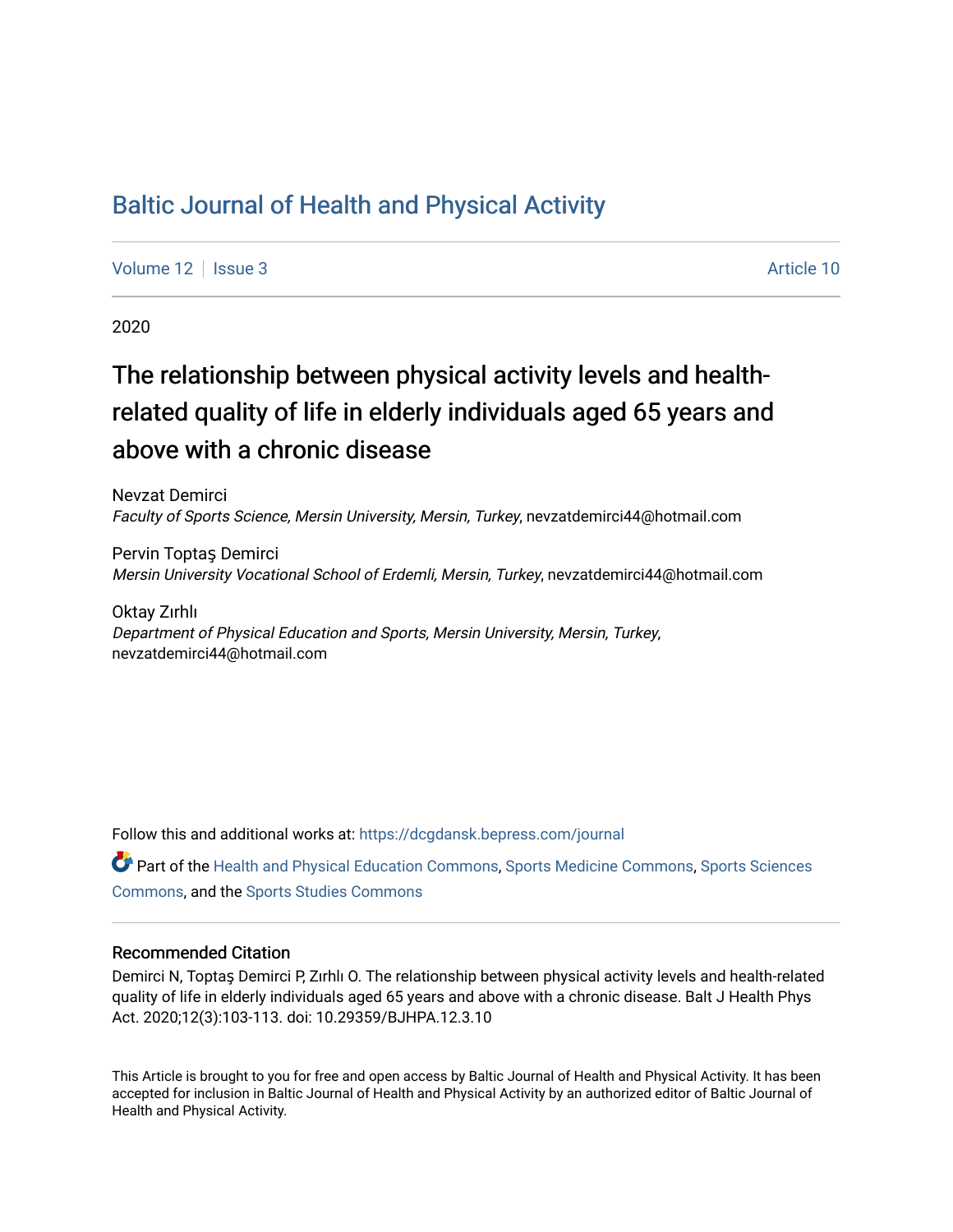# **The relationship between physical activity levels and health-related quality of life in elderly individuals aged 65 years and above with a chronic disease**

#### **Authors' Contribution:**

- **A** Study Design
- **B** Data Collection **C** Statistical Analysis
- **D** Data Interpretation
- **E** Manuscript Preparation
- **F** Literature Search
- **G** Funds Collection
- **Nevzat Demirci1 ABCEF, Pervin Toptaş Demirci2 ADEF, Oktay Zırhlı3 ACDEF**
- 1 Faculty of Sports Science, Mersin University, Mersin, Turkey
- 2 Mersin University Vocational School of Erdemli, Mersin, Turkey
- <sup>3</sup> Department of Physical Education and Sports, Mersin University, Mersin, Turkey

| abstract                     |                                                                                                                                                                                                                                                                                                                                                                                                                                                                                                                                         |
|------------------------------|-----------------------------------------------------------------------------------------------------------------------------------------------------------------------------------------------------------------------------------------------------------------------------------------------------------------------------------------------------------------------------------------------------------------------------------------------------------------------------------------------------------------------------------------|
| <b>Background:</b>           | Chronic diseases are the leading cause of death worldwide with increasing prevalence in the population<br>aged 65 years and above. This study aimed to evaluate the relationship between physical activity level<br>and health-related quality of life in elderly individuals.                                                                                                                                                                                                                                                          |
| <b>Material and methods:</b> | The participants aged 65 years and older (46 males and 35 females) were divided into 3 groups according<br>to their physical activity levels: low physical activity (< 150 minutes/week), moderate physical activity<br>(150-300 minutes/week) and high physical activity level (> 300 minutes/week). Health-related quality of<br>life (HRQoL) was calculated using EQ-5D scale. Spearman's correlation coefficient was used to determine<br>the relationship between physical activity level and HRQoL scores in elderly individuals. |
| <b>Results:</b>              | A significant relationship and differences were found between high, moderate and low physical activity<br>levels and HQQoL dimensions ( $P < 0.05$ ). The moderate and high physical activity groups were found<br>to be significantly higher in all dimensions compared to the low physical activity group according to<br>HRQoL scores ( $P < 0.001$ ).                                                                                                                                                                               |
| <b>Conclusions:</b>          | It has been concluded that high and moderate physical activity levels have a great positive relationship<br>with HRQoL in individuals aged 65 years and older with a chronic disease.                                                                                                                                                                                                                                                                                                                                                   |
| Key words:                   | elderly individuals, physical activity, chronic disease, HRQoL, immune function.                                                                                                                                                                                                                                                                                                                                                                                                                                                        |
| article details              |                                                                                                                                                                                                                                                                                                                                                                                                                                                                                                                                         |
|                              | Article statistics: Word count: 4,813; Tables: 4; Figures: 1; References: 39<br>Received: March 2019; Accepted: May 2020; Published: September 2020                                                                                                                                                                                                                                                                                                                                                                                     |
| <b>Full-text PDF:</b>        | http://www.balticsportscience.com                                                                                                                                                                                                                                                                                                                                                                                                                                                                                                       |
|                              | <b>Copyright</b> © Gdansk University of Physical Education and Sport, Poland                                                                                                                                                                                                                                                                                                                                                                                                                                                            |
|                              | Indexation: Celdes, Clarivate Analytics Emerging Sources Citation Index (ESCI), CNKI Scholar (China National Knowledge<br>Infrastructure), CNPIEC, De Gruyter - IBR (International Bibliography of Reviews of Scholarly Literature in<br>the Humanities and Social Sciences), De Gruyter - IBZ (International Bibliography of Periodical Literature<br>in the Humanities and Social Sciences), DOAJ, EBSCO - Central & Eastern European Academic Source, EBSCO                                                                          |

- SPORTDiscus, EBSCO Discovery Service, Google Scholar, Index Copernicus, J-Gate, Naviga (Softweco, Primo Central (ExLibris), ProQuest - Family Health, ProQuest - Health & Medical Complete, ProQuest - Illustrata: Health Sciences, ProQuest - Nursing & Allied Health Source, Summon (Serials Solutions/ProQuest, TDOne (TDNet), Ulrich's Periodicals Directory/ulrichsweb, WorldCat (OCLC)

**Funding:** This research received no specific grant from any funding agency in the public, commercial, or not-for-profit sectors. **Conflict of interests:** Authors have declared that no competing interest exists.

**Corresponding author:** Nevzat Demirci, PT, PhD, Mersin University Faculty of Sports Science, Mersin/ Türkey, e-mail: nevzatdemirci44@ hotmail.com<https://orcid.org/0000-0001-8442-270X>

**Open Access License:** This is an open access article distributed under the terms of the Creative Commons Attribution-Non-Commercial-No-Derivatives 4.0 International (https://creativecommons.org/licenses/by-nc-nd/4.0/), which permits use, distribution and reproduction in any medium, provided the original work is properly cited, the use is non-commercial and is otherwise in compliance with the license.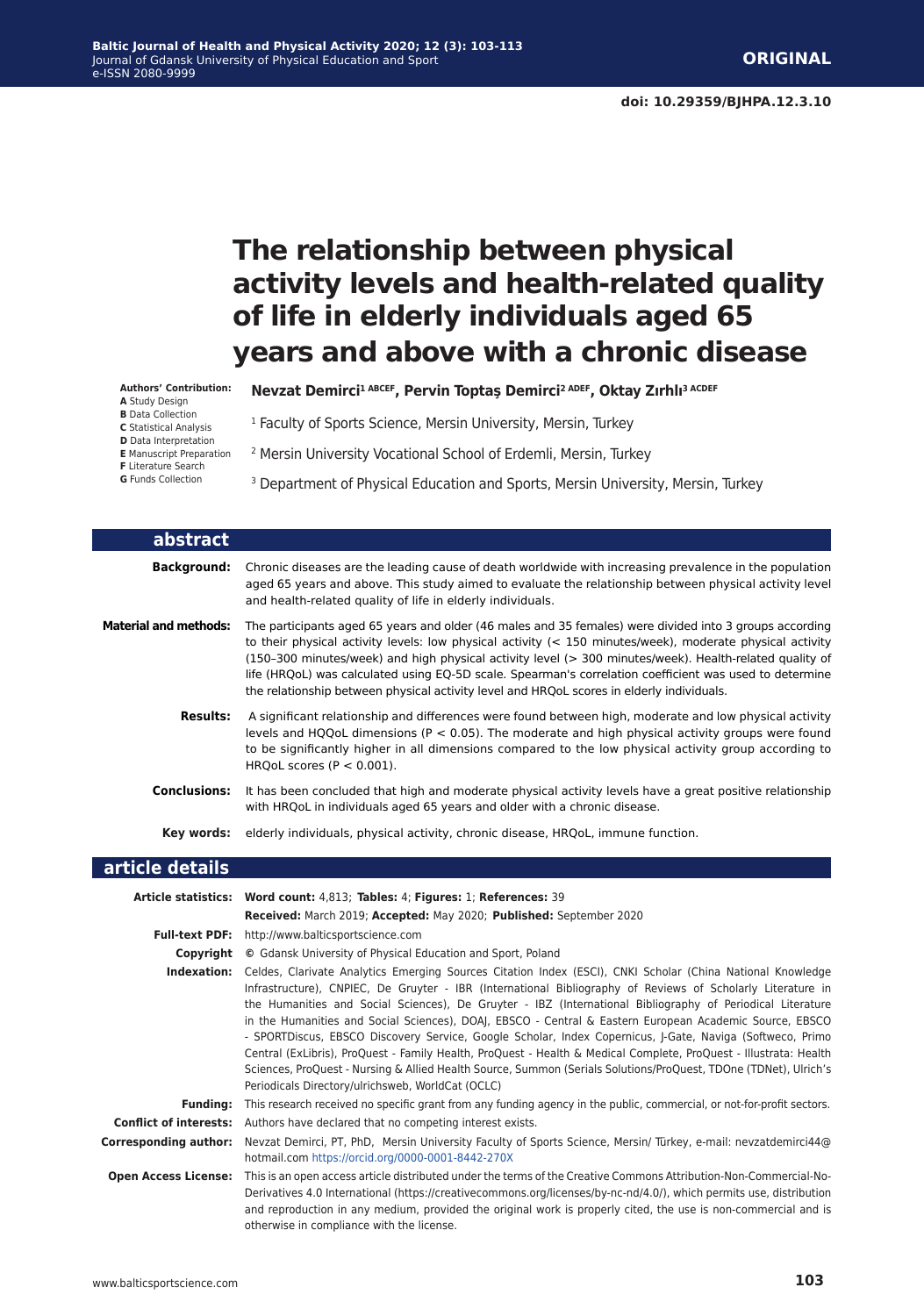# **introduction**

Aging is increasing rapidly worldwide, and chronic diseases are the leading cause of death worldwide with increasing prevalence at age 65 and above. On the other hand, increased physical activity (PA) and exercise are associated with a reduced risk of chronic diseases [1, 2]. PA and health-related quality of life (HRQoL) are important factors for optimal health in the elderly. Examining the relationship between PA and HRQoL becomes more important as the number of seniors worldwide is increasing [3, 4]. Aging is a chronic condition of the human life cycle, accompanied by conditions such as cardiovascular disease, hypertension, diabetes mellitus, cancer and/or mental illness [5].

A chronic disease is the result of a non-contagious, often prolonged, slow progress and typically genetic, environmental, or poor lifestyle [2]. Although life expectancy estimates have steadily increased over the past two centuries, current estimates support a potential drop in life expectancy for future generations due to the increase in various chronic diseases such as low respiratory disease, obesity, cancer, cardiovascular disease (CVD) [6, 7]. The literature today supports the inclusion of daily PA and exercise in the lifestyle to provide a tool for the prevention of primary diseases while reducing the risk of chronic diseases and mortality [8]. Although changing disease risk factors reduces the overall risk of a chronic disease, modifiable risk factors such as sedentary behavior are associated with an increased risk for a chronic disease [9, 10]. Changeable risk factors are positively affected by lifestyle such as daily PA, regular exercise, healthy eating, social participation, spirituality and stress management. PA and regular exercise positively affect risk factors for chronic diseases such as CVD, type 2 diabetes, obesity and cancer [11, 12].

Both cross-sectional and longitudinal studies in humans have shown the profound effect of exercise on the immune system. PA and mid-intensity exercise workouts have been shown to improve immune responses to vaccination, reduce chronic low-grade inflammation and improve various immune markers in various disease states such as cancer, HIV, cardiovascular disease, diabetes, cognitive impairment and obesity [13-16]. However, it is suggested that regular shortterm (i.e. up to 45 minutes) medium-intensity PA and exercises are immunoenhancer [17, 18]. Health related quality of life (HRQoL) is a criterion that includes various concepts and covers physical, mental and social health dimensions [19]. Moreover, as the age and chronic conditions of the population increase, there is a need to encourage behavior that can prevent disability and hospitalization. Physical activity (PA) has well-documented beneficial effects on the prevention and treatment of noncommunicable diseases (NCDs) and other chronic conditions [20] and the support of HRQoL [21, 22].

Physical activity appears to be associated with improving functional performance and HRQoL [23, 24]. Physical activity can help maintain or sustain aging people's health. Regular physical exercise can lead to high HRQoL levels in the elderly aged 65 and over. It may also proportionately assist elderly people to inhibit a decrease in HRQoL and enhance their enjoyment of life [12, 25]. Therefore, the increase in PA among older people has become an international priority. This priority overlaps with the fact that the number of the elderly is increasing worldwide, and the proportion of people over 65 is growing faster than other age groups. This means that society should rethink how to look after the elderly to maximize the health and functional capacity of the elderly, because physical activity plays an important role in enhancing health-related quality of life (HRQoL)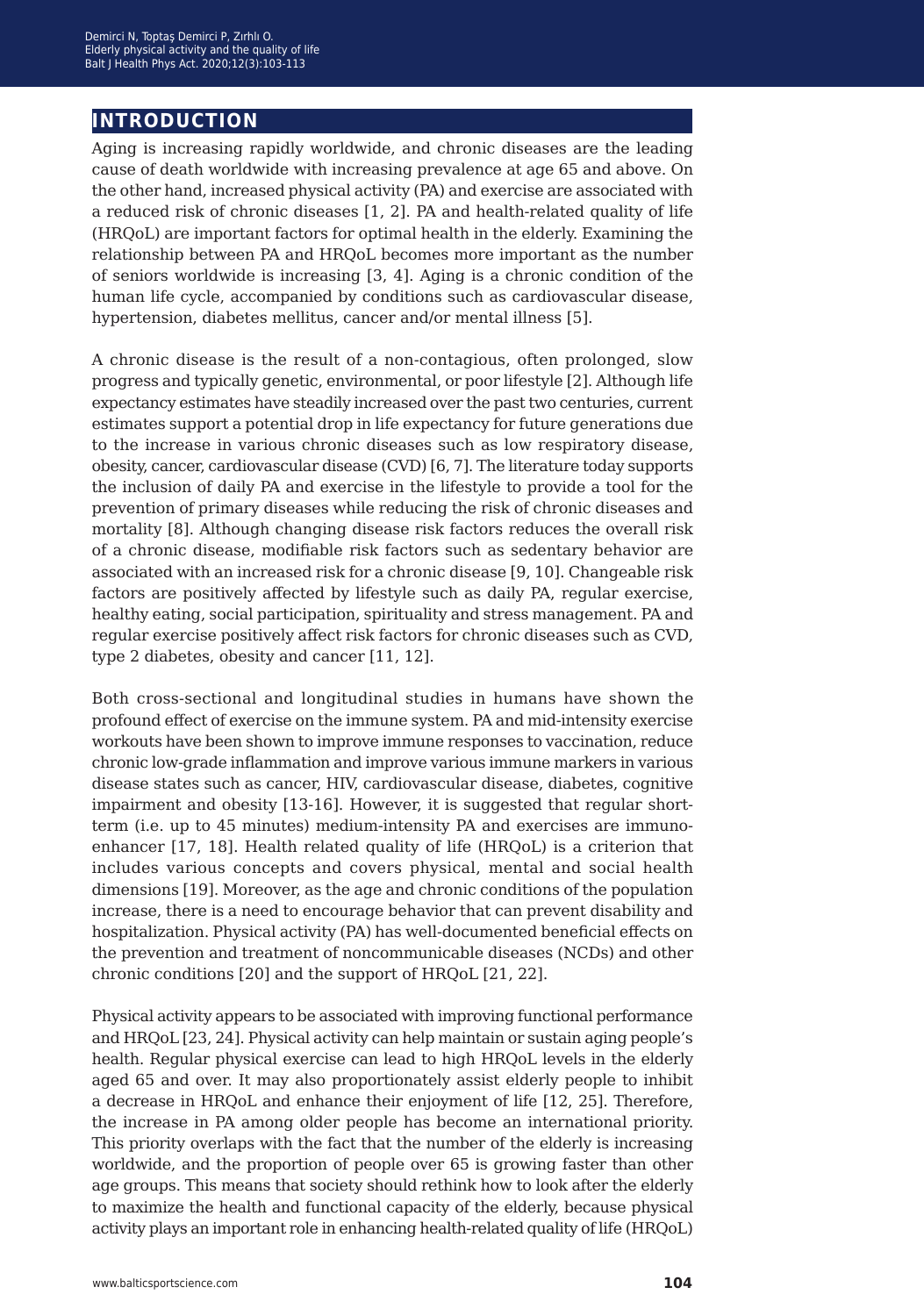among the elderly and improves aging health [3]. The increasing interest in the relationship between PA and HRQoL in the elderly people aged 65 and over in recent years has shown that a moderate PA level has a positive effect on daily life activities and emphasizes the importance of physical life in the elderly. It is also important to incorporate physical activity into the life of older adults as a means of improving their quality of life. Therefore, this study was conducted to evaluate the relationship between physical activity level and health-related quality of life, and to examine whether physical activity level has any effect on HRQoL dimensions.

# **material and methods**

#### **participants**

This (cross-sectional) study was conducted between March and July 2019 in patients aged 65 and over (46 males, 35 females) with a chronic disease in State Hospital polyclinics in Ankara. All participants walked independently [3]. Subjects were excluded from the study if they could not walk for at least 6 minutes without orthopedic limitations, cognitive impairments or any help. The participants were divided into 3 groups according to their weekly walking time: low physical activity (walking duration < 150 minutes/week), moderate physical activity (walking duration 150–300 minutes/week), high physical activity (walking duration > 300 minutes/week). Participants were asked to report how many minutes they walked a week [3,12].

This study was approved by the Mersin University Ethics Research Board according to Helsinki principles. Each participant was informed about the objectives and procedure of the study and signed written informed consent before starting the study. The flow diagram showing the subjects aged 65 years and above participating in the study is shown in Fig. 1.



Fig. 1. Flow showing the selection of adults aged 65 years and above to participate in the study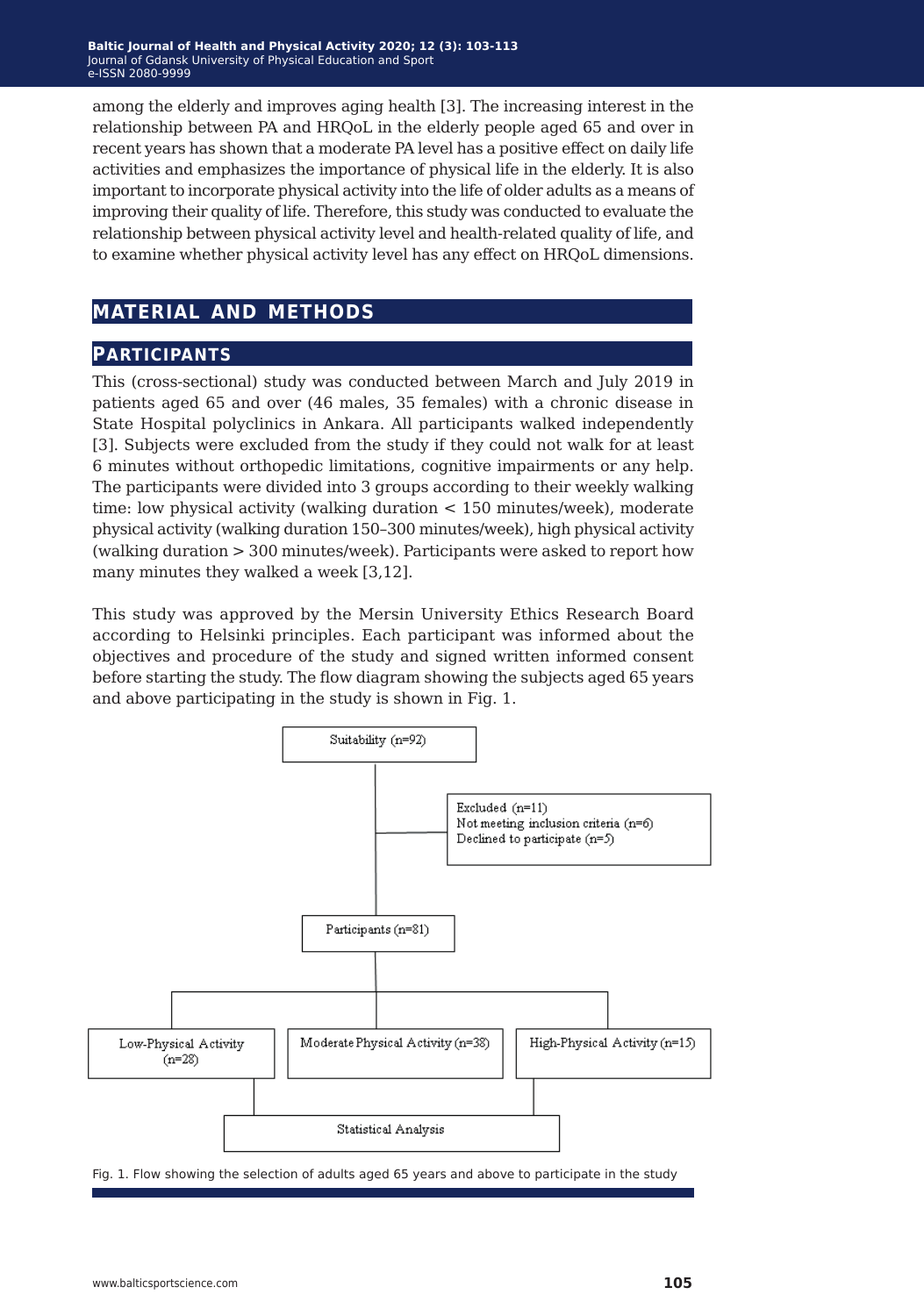#### **data collection tools**

Evaluation procedures were carried out using two scales. Physical activity was evaluated using the physical activity socio-cultural adapted questionnaire (PASCAQ), whereas HRQoL was assessed using the Euro-Qol-5 dimensions-3 levels scale (EQ-5D-3L). In addition, measurement of participants' daily living activities (DLA) was provided. All participants were interviewed for 10 minutes personally, and scale forms were filled and collected by the researcher. The following basic clinical features were included: age, gender, medical history, medications, motor or sensory dysfunctions. In addition, BMI = Body Weight (kg) / Height2 (m) was obtained to calculate the body mass index (BMI).

#### **measure of activities of daily living (ADL)**

The Katz index was used to evaluate personal ADL [26].The index has been defined as a valid and reliable measure to determine the level of independence in performing ADL [27]. Evaluation is based on the ability to perform an activity without the help of another person. The Katz ADL index includes six basic activities of daily life (BADL): bathing, dressing, toileting, transferring, continuity and nutrition. The ability to perform each activity was assessed using a two-point categorical scale:  $1 =$  independence and  $0 =$  dependency. The total score ranges from 0 (low function, dependent) to 6 (high function, independent).

## **physical activity measure**

Physical activity socio-cultural adapted questionnaire (PA-SCAQ) was applied to measure the level of physical activity for each participant. PA-SCAQ included the following questions: How do you walk? How long is the walking time? What are your home activities (such as walking or gardening)? The structure of the survey on physical activity areas considered the duration and frequency according to the recommendations of the World Health Organization (WHO), taking into account some suitable variables of physical activity measures for elderly individuals. Based on the WHO recommendations, physical activity variables are classified as walking, home activities and outdoor activities. In order to calculate the duration and frequency of the activities, the time spent per week (minutes/week) on these activities was discussed. The participants were divided into 3 levels of physical activity based on their activity times throughout the week: low physical activity (<150 minutes/week), moderate physical activity (150–300 minutes/week) and high physical activity (>300 minutes/week) [28].

## **hrqol (EQ-5D) general quality of life scale**

EQ-5D is a general health scale used to measure the quality of life. The EQ-5D scale consists of five dimensions: mobility, self-care, usual activities, pain/ discomfort, and anxiety/depression. Answers to each dimension were as follows: there are no problems, there are some problems, and there are 3 options as a major problem. In the score function, 0 indicates death, 1 indicates perfect health, while negative values are unconscious, living dependent on the bed, etc. Quality of life scores ranging from 0 to 100 are obtained from the scale [29, 30].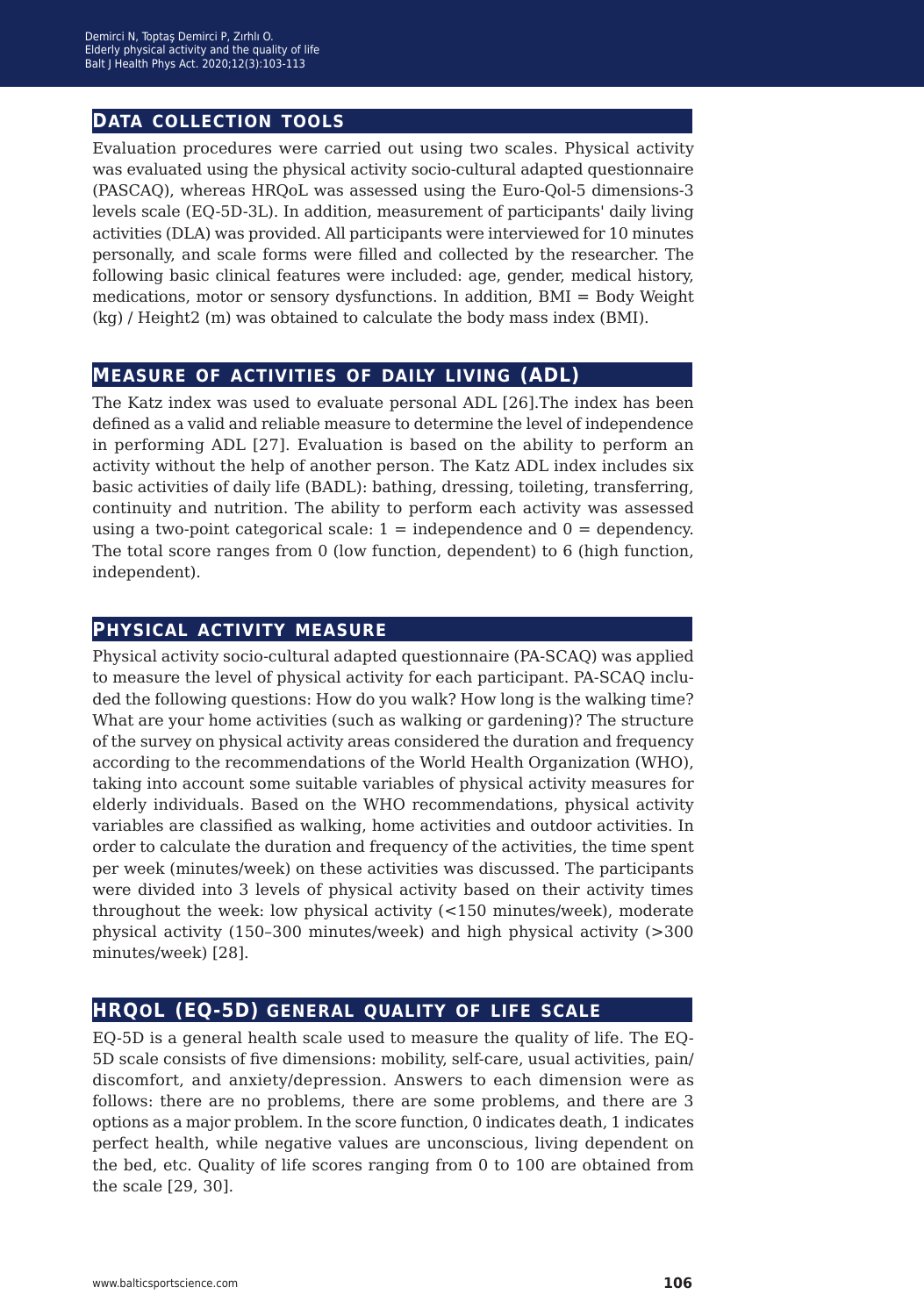## **statistical analysis**

All statistical analyses were performed with SPSS 22.0 version (SPSS, Inc. Chicago, Illinois, USA). The normality of the dependent variable's data was screened using the Shapiro-Wilks test. In the analysis of the data obtained in the research, frequency, arithmetic mean, standard deviation, Spearman correlation and Mann-Whitney U Test were used to measure the strength and direction of the relationship between physical activity and HRQoL (EQ-5D).

Kruskal-Wallis tests were applied to the ordinal variables of the physical activity groups to determine changes between the 3 groups according to each group variable including BMI, and the medical diagnosis. Spearman correlation coefficient was used to measure the strength and direction of the relationship between physical activity and HRQoL including all subjects in the 3 groups. Significance was accepted as  $p < 0.05$ .

#### **results**

81 elderly individuals aged 65 years and above with a chronic disease (46 males and 35 females) participated in this study. Their mean age was  $(72.1 \pm 5.4)$ years old), height (168  $\pm 4.6$  cm), weight (78.3 $\pm$ 6.2 kg), and the mean body mass index (BMI) was  $(27.6 \pm 2.1)$ . 74.1% of the participants were diagnosed clinically with a chronic disease, such as diabetes mellitus (30%), hypertension (43.3%), cardiovascular disease (26.7%). About 51.9% the elderly individuals with a chronic disease aged over 65 years were smokers and 48.1% were nonsmokers. Sleep quality was good in 64.2% of the subjects and bad in 35.8% of them. Walking duration was less than 150 min/week in 34.5% of the subjects, between 150–300 min/week in 47.0% of the subjects and more than 300 min/ week in 18.5% of them. Clinical characteristics of all participants aged 65 years and above are demonstrated in Table 1.

| Variables                      | $n(\%)$             |  |  |
|--------------------------------|---------------------|--|--|
| Sex                            |                     |  |  |
| Male $(\%)$                    | 46 (56.8)           |  |  |
| Females (%)                    | 35 (43.2)           |  |  |
| Age $(X \pm SD)$               | $72.1 \pm 5.4$      |  |  |
| Height (cm) $(X \pm SD)$       | $168 \pm 4.6$       |  |  |
| Weight $(kg)$ $(X \pm SD)$     | $78.3 \pm 6.2$      |  |  |
| BMI ( $kg/m2$ ) ( $X \pm SD$ ) | $27.6 \pm 2.1$      |  |  |
| Diagnosis of Chronic Diseases  |                     |  |  |
| Yes/No n (%)                   | 60(74.1) / 21(25.9) |  |  |
| Diabetes Mellitus              | 18(30)              |  |  |
| Hypertension                   | 26(43.3)            |  |  |
| Cardiovascular                 | 16(26.7)            |  |  |
| Smoking Habits (yes/no)        | 42(51.9) / 39(48.1) |  |  |
| Sleep Quality (good/bad)       | 52(64.2) / 29(35.8) |  |  |
| Walking Duration n (%)         |                     |  |  |
| Less than 150 (min/week)       | 28(34.5)            |  |  |
| between 150 - 300 (min/week)   | 38(47)              |  |  |
| More than 300 (min/week)       | 15(18.5)            |  |  |

Table 1. Demographic and clinical characteristics of all participants aged 65 years and above with a chronic disease

BMI=body mass index, n=number, SD=standard deviation.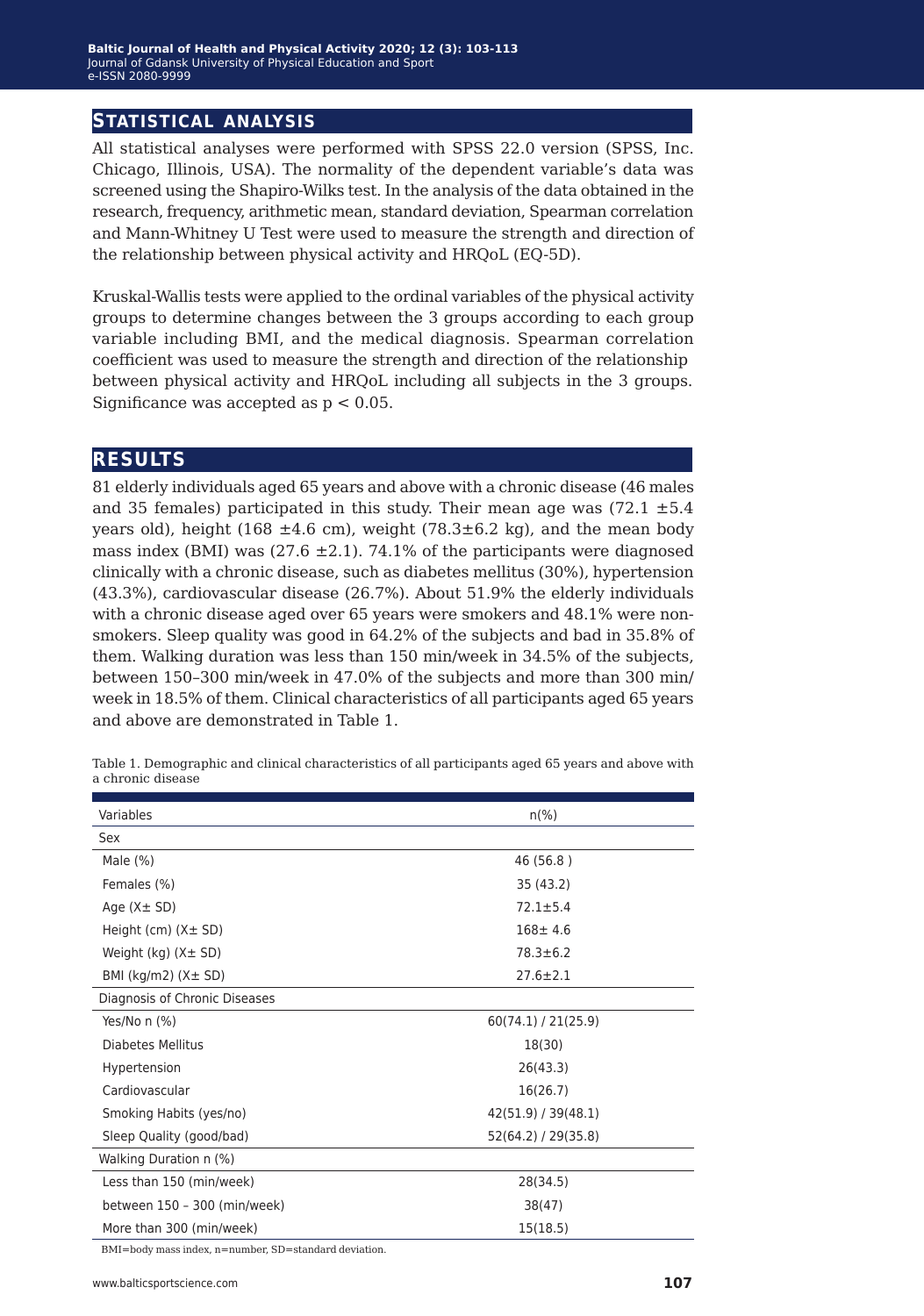As described in Table 2, body mass index (BMI) measures showed higher values in the low-physical activity group than in the moderate physical activity high-physical activity ones (30.4, 28.2, and 24.2, respectively). The outcome measures showed that a chronic disease incidence was higher in the moderatephysical activity group than in the low physical activity group and the highphysical activity one (68.4%, 70%, and 22% respectively). In addition, the number of smokers was higher in the moderate physical activity group (65.8%) when compared with the low-physical activity group (60.7%) and the highphysical activity group (53.3%), as presented in Table 2.

| Variables                                            | Low physical<br>$activity (n=28)$ | Moderate<br>physical activity<br>$(n=38)$ | High physical<br>$activity (n=15)$ | p-value |
|------------------------------------------------------|-----------------------------------|-------------------------------------------|------------------------------------|---------|
| Male $(\%)$                                          | 18(39.2)                          | 20(43.5)                                  | 8(17.3)                            | .012    |
| Females (%)                                          | 10(28.6)                          | 18(51.4)                                  | 7(20)                              | .013    |
| BMI ( $\text{kg/m}^2$ ) ( $\text{X} \pm \text{SD}$ ) | $30.4 \pm 2.6$                    | $28.2 \pm 2.9$                            | $24.2 \pm 2.3$                     | < .001  |
| Chronic Diseases n (%)                               | 22(78.6)                          | 26(68.4)                                  | 12(80)                             | .018    |
| Diabetes Mellitus n (%)                              | 6(21.4)                           | 8(21.1)                                   | 4(26.6)                            | < .001  |
| Hypertension n (%)                                   | 11(39.3)                          | 10(26.2)                                  | 5(33.4)                            | < .001  |
| Cardiovascular Disease n (%)                         | 5(17.9)                           | 8(21.1)                                   | 3(20)                              | $-.001$ |
| Smoking Habits (yes/no)                              | 17(60.7) / 11(39.3)               | 25(65.8)/13(34.2)                         | $8(53.3)$ /7(46.4)                 | $-.001$ |

Table 2. Physical activity levels of all participants aged 65 years and above with a chronic disease

A significance level of P<.05; BMI=body mass index, n=number, SD=standard deviation

Results of HRQoL measures showed that the group of low-physical activity level recorded walking problems ranging from slight/moderate to severe/ extreme level as 71%, 57%, 64%, 71%, 79% of the participants in the mobility, self-care, usual activities, pain/discomfort, and anxiety/depression dimensions respectively. While the group of moderate physical activity level suffered from walking problems starting from a slight/moderate to severe/extreme level as 45%, 47%, 42%, 71%, 58%, and the group of high physical activity level recorded waking problems only in slight/ moderate level as 47%, 40%, 40%, 67%, 53% of the older adults in the 5 dimensions respectively. No participant suffered from any severe/extreme walking problems in all dimensions in the high-physical activity group. Using Kruskal–Wallis tests, the results showed statistically significant differences between the 3 groups: high, moderate, and low-physical activity groups  $(P<.001)$ . Moderate and high physical activity groups showed higher HRQoL scores than the low-physical activity group in all 5 dimensions. In the EQ-VAS measure, the high-level group showed higher scores than the moderate level group and the low-level group (P<.001) as illustrated in Table 3.

A strong positive correlation was also recorded between the five dimensions of HRQoL and the level of PA in terms of walking minutes. This strong positive correlation means that higher physical activity level goes with high HRQoL scores (and vice versa) as demonstrated in Table 4.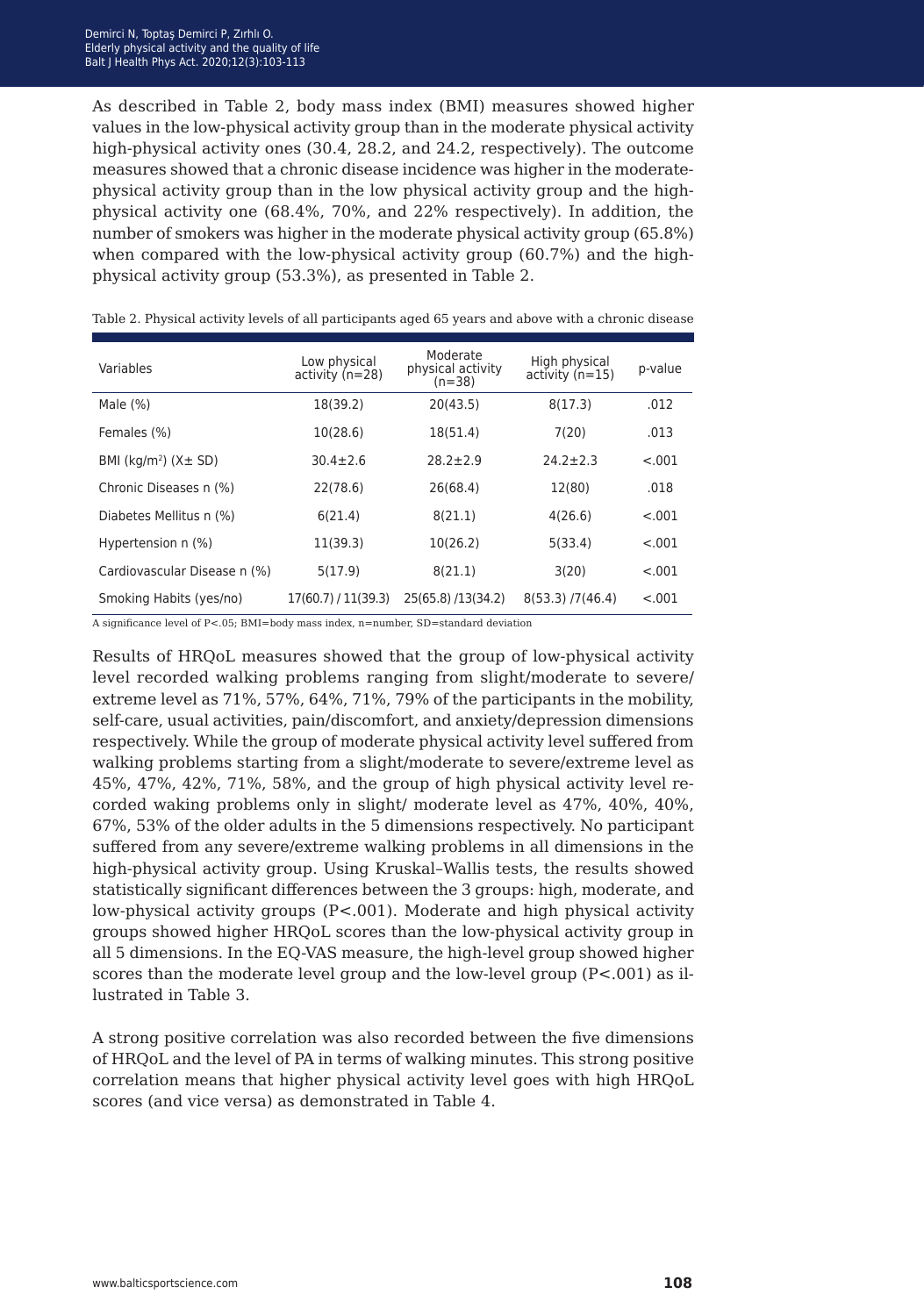#### altic lournal of He  $\sigma$ burnal of Gdansk University of Physical Education and Sport Baltis J Health Phys Act 2014; 10: 234-2444; 1(1): 234-2444; 1(1): 234-2444; 1(1): 234-2444; 1(1): 234-2444; 2 **Baltic Journal of Health and Physical Activity 2020; 12 (3): 103-113** Journal of Gdansk University of Physical Education and Sport e-ISSN 2080-9999

#### Table 3. Physical activity levels of all participants aged 65 years and above with a chronic disease

| <b>HROoL Variables</b>                                           | Low physical<br>activity $(n=28)$ | Moderate<br>physical activity<br>$(n=38)$ | High physical<br>activity (n=15) | p-value |
|------------------------------------------------------------------|-----------------------------------|-------------------------------------------|----------------------------------|---------|
| Mobility n (%)                                                   |                                   |                                           |                                  |         |
| I have no problems in walking<br>about                           | 8(29)                             | 21(55)                                    | 8(53)                            | $-.001$ |
| I have slight/moderate<br>problems in walking about              | 16(57)                            | 16(42)                                    | 7(47)                            |         |
| I am unable to walk about                                        | 4(14)                             | 1(3)                                      | 0                                |         |
| Self-care n (%)                                                  |                                   |                                           |                                  |         |
| I have no problems washing<br>or dressing myself                 | 12(43)                            | 20(53)                                    | 9(60)                            | $-.001$ |
| I have slight/moderate<br>problems washing or dressing<br>myself | 13(46)                            | 18(47)                                    | 6(40)                            |         |
| I am unable to wash or dress<br>myself                           | 3(11)                             | 0                                         | 0                                |         |
| Usual activities n (%)                                           |                                   |                                           |                                  |         |
| I have no problems doing my<br>usual activities                  | 10(36)                            | 22(58)                                    | 9(60)                            | < .001  |
| I have slight/moderate<br>problems doing my usual<br>activities  | 13(46)                            | 15(39)                                    | 6(40)                            |         |
| I am unable to do my usual<br>activities                         | 5(18)                             | 1(3)                                      | $\mathbf{0}$                     |         |
| Pain/discomfort n (%)                                            |                                   |                                           |                                  |         |
| I have no pain or discomfort                                     | 8(29)                             | 11(29)                                    | 5(33)                            | < .001  |
| I have slight/moderate pain<br>or discomfort                     | 11(39)                            | 25(66)                                    | 10(67)                           |         |
| I have extreme pain or<br>discomfort                             | 9(32)                             | 2(5)                                      | 0                                |         |
| Anxiety/depression n (%)                                         |                                   |                                           |                                  |         |
| I am not anxious or<br>depressed                                 | 6(21)                             | 16(42)                                    | 7(47)                            | $-.001$ |
| I am slightly/moderately<br>anxious or depressed                 | 14(50)                            | 21(55)                                    | 8(53)                            |         |
| I am extremely anxious or<br>depressed                           | 8(29)                             | 1(3)                                      | 0                                |         |
| EQ-VAS (mean (SD))                                               | $61 + 11.4$                       | $69 + 12.2$                               | $78 + 6.7$                       | $-.001$ |

A significance level of P<.05; EQ-VAS=EuroQol-visual analogue scale, HRQoL=health-related quality of life, n=number, SD=standard deviation.

#### Table 4. Relationship between HRQoL dimensions and physical activity levels of participants aged 65 years old and above with a chronic disease

|                           | 95% confidence interval |       |      |  |
|---------------------------|-------------------------|-------|------|--|
| <b>HROoL</b> variables    | Lower                   | Upper | rs   |  |
| Mobility scores           | 0.71                    | 0.42  | 0.62 |  |
| Self-care scores          | 0.59                    | 0.36  | 0.56 |  |
| Usual activity scores     | 0.66                    | 0.40  | 0.53 |  |
| Pain/discomfort scores    | 0.42                    | 0.17  | 0.55 |  |
| Anxiety/depression scores | 0.48                    | 0.21  | 0.39 |  |
| EQ-VAS score              | 0.51                    | 0.77  | 0.69 |  |

EQ-VAS=EuroQol-visual analogue scale, HRQoL=health-related quality of life, rs: Spearman's correlation coefficient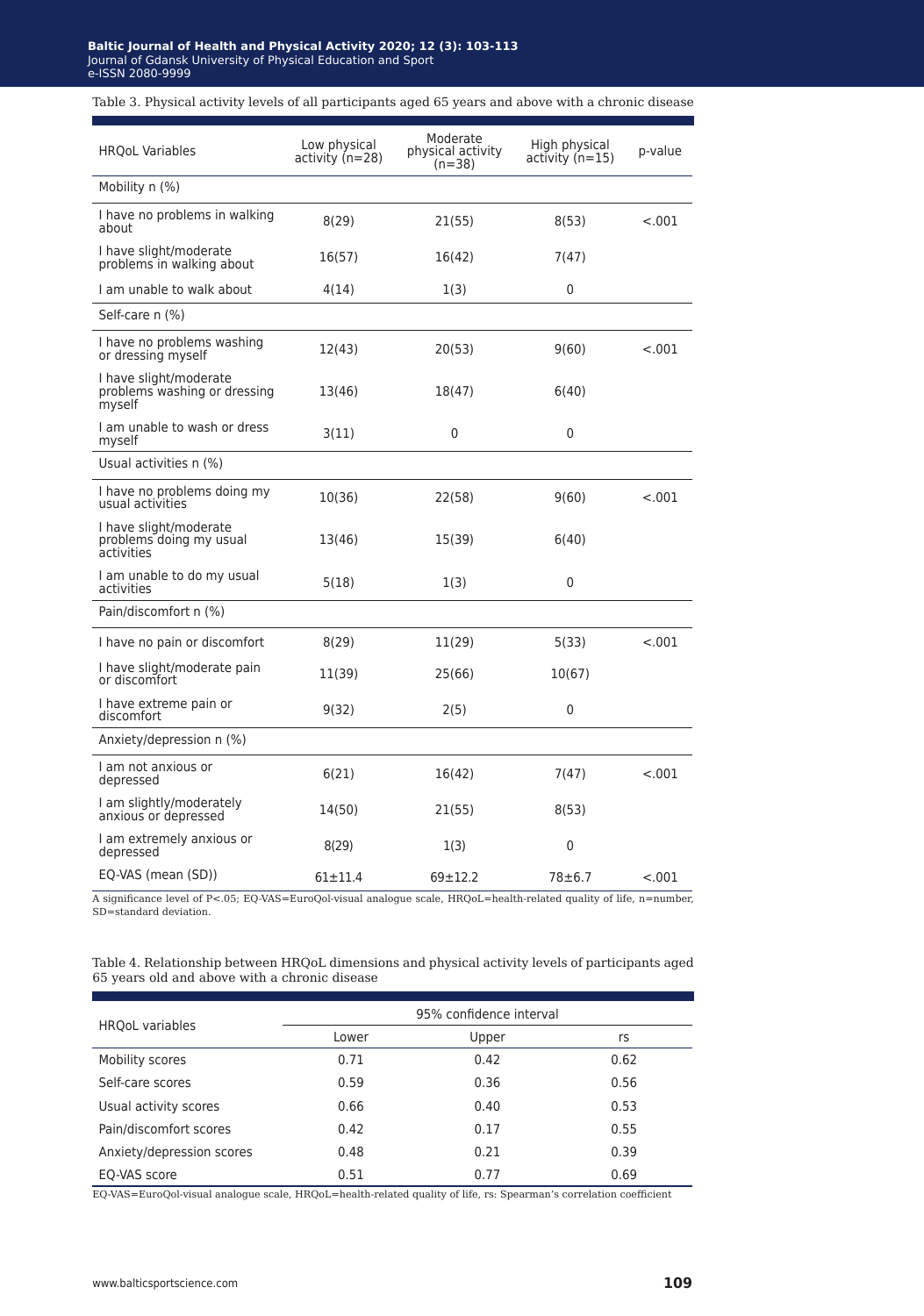# **discussion**

This study aimed to evaluate a relationship between the physical activity level and health-related quality of life (HRQoL) in elderly individuals (aged 65 years and above). Due to the physiological and cognitive changes that occur with aging, it is very difficult to determine an exact PA measurement to be used for older people [31]. We used data from PA-SCAQ to determine PA levels. WHO [28] recommends that seniors do moderate physical activity for at least 150 minutes during a week. However, it is recommended to increase the moderate physical activity to 300 minutes per week for additional health benefits. Moderate physical activity is defined as the activity in which large muscles of the body move rhythmically for a long time. For example, walking, running, swimming and cycling [3].

According to our findings, there is a positive relationship between physical activity levels and HRQoL, and physical activity was found to have a significant relationship with the functional and subjective dimensions of HRQoL. This positive relationship suggests that physical activity levels in individuals aged 65 and above can help them achieve desired health benefits. Our results found that 34.5% of individuals aged 65 years and above constitute the low physical activity group, and the majority of individuals aged 65 years and above have at least 1 diagnosed disease. The elderly individuals with low-physical activity (<150 minutes/week) were reported to have more commonly a chronic illness, such as diabetes, hypertension, and cardiovascular disease. On the other hand, the middle-aged, and older adults with high physical activity level (>300 minutes/ week) had higher scores of HRQoL and lower levels of disabilities. Many studies have shown that regular moderate PA, such as walking, has important benefits for health and treatment of a number of diseases [24]. Accordingly, increasing PA among persons aged 65 years and above has become an international priority, so the elderly have been encouraged to participate regularly in moderate intensity activities [32, 33].

In their study, Beitz and Doren [34] suggested that mild sports and walking have positive effects on controlling cardiovascular diseases in post-menopausal women. Also in another study, HRQoL was significantly higher in moderate and high PA groups compared to the low physical activity (PA) group in all dimensions. A significant relationship was determined between the five dimensions of HRQoL and the PA level. In the low PA group, hypertension prevalence (64%) and diabetes prevalence (50%) were determined. As a result, a strong relationship was found between higher levels of physical activity and all dimensions of HRQoL [3]. Many studies have shown that regular physical activity exerts a significant improvement in health variables and disease control [3, 12, 30]. Therefore, it can be argued that regular physical activity causes a significant improvement in health variables and disease control, and that individuals aged 65 and above have a strong relationship between all dimensions of HRQoL.

According to our findings, HRQoL levels of the participants with high PA levels were also determined to be high. It was determined that the mobility dimension in the high physical activity group was higher than the low physical activity group rather than the moderate physical activity group. These results support a high relationship between physical activity and HRQoL. Similar results were reported by Abdelbasset and Nambi that higher-physical activity has a better HRQoL than low-physical activity in elderly people [12]. These results are consistent with randomized controlled trials that have shown increases in PA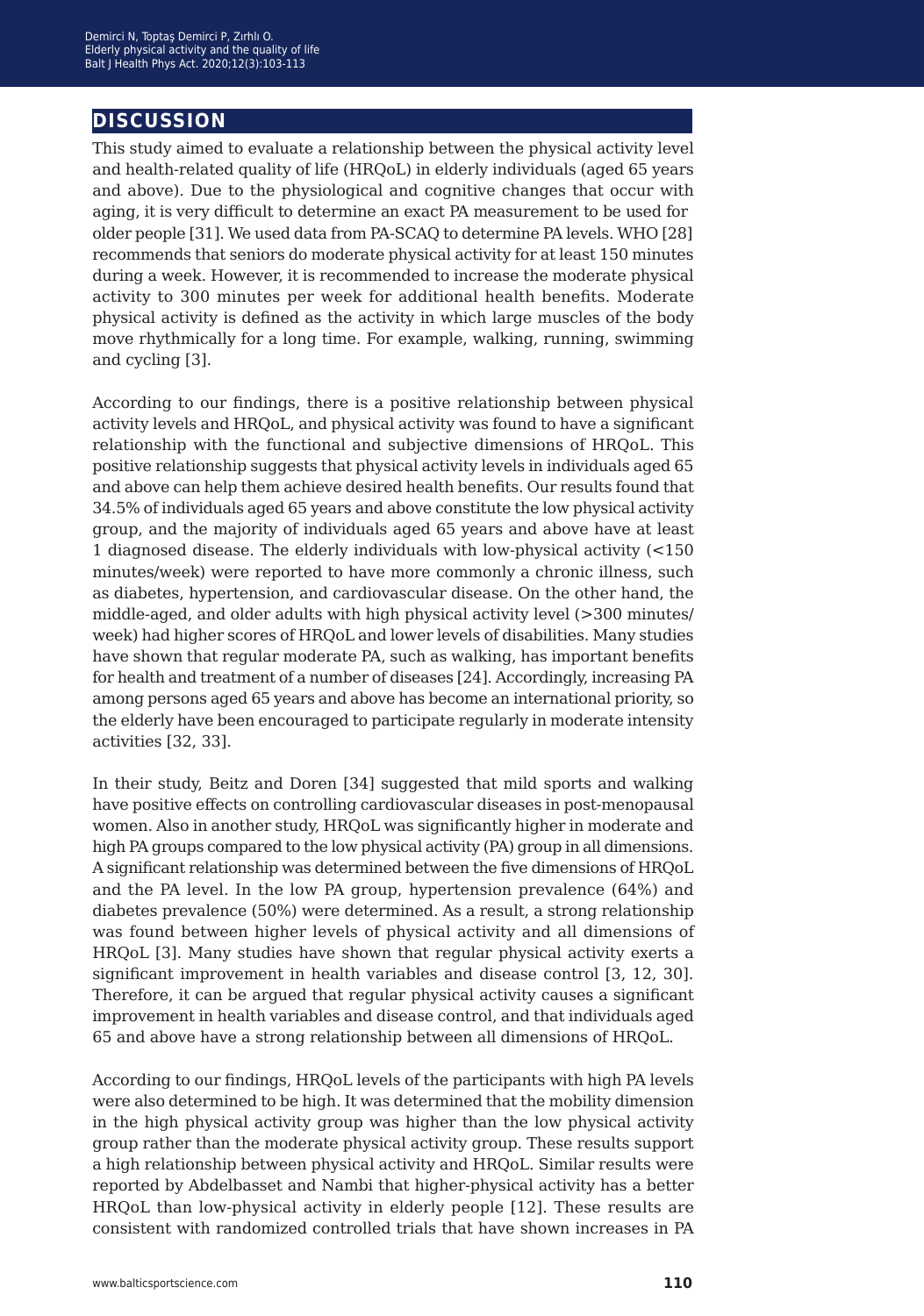with simultaneous increases in HRQoL [35,36]. Walking time appears to be directly related to the positive strength of leg muscles and physical capacity in elderly individuals, because walking is the usual physical activity in older adults and can be easily adapted in everyday life without effort [37]. Therefore, it was accepted as an easy and valid measure for elderly quality of life [38]. Therefore, people with high physical activity levels showed high scores in the self-care and usual activity dimensions specified in HRQoL. Therefore, high physical activity supports the reduction of disease risks in individuals 65 years and older with a chronic disease.

Regarding the subjective well-being assessment area from HRQoL subdimensions (pain/discomfort and anxiety/depression), most of the participants in this study showed mild pain/discomfort and mild anxiety/depression. There were significant differences in subjective well-being variables in moderate and high levels of physical activity compared to low levels of physical activity. In accordance with many studies, in our study, physical activity has been found to have positive effects on depression and pain in individuals aged 65 and above [3, 34, 39].

#### **conclusions**

It was concluded that high and moderate physical activity levels have a great positive relationship with HRQoL in individuals 65 years and older with a chronic disease and positively affect HRQoL. It should be emphasized and suggested that physical activity is the driving force behind the positive effects of physical activity on HRQoL in order to develop an active lifestyle habit especially in individuals aged 65 and over with a chronic disease. Therefore, adopting a physically active lifestyle may contribute to better health and HRQoL among the elderly.

## **acknowledgements**

The authors would like to thank all middle-aged and older adult people who participated in this study.

## **references**

- [1] Vagetti GC, Barbosa Filho VC, Moreira NB, Oliveira V, Mazzardo O, Campos Wd. Association between physical activity and quality of life in the elderly: a systematic review, 2000-2012. Rev Bras Psiquiatr. 2014;36(1):76-88. <https://doi.org/10.1590/1516-4446-2012-0895>
- [2] Anderson E, Durstine J.L. Physical activity, exercise, and chronic diseases: A brief review. Sport Med Health Sci. 2019;1:3-10. <https://doi.org/10.1016/j.smhs.2019.08.006>
- [3] Halaweh H, Willen C, Grimby-Ekman A, Svantesson U. Physical activity and health-related quality of lifeamong community dwelling elderly. J Clin Med Res. 2015;7(11):845-52. [https://doi.org/10.14740/](https://doi.org/10.14740/jocmr2307w) [jocmr2307w](https://doi.org/10.14740/jocmr2307w)
- [4] Hajian Tilaki K, Hajian Tilaki A. Are gender differences in health related quality of life attributable to sociodemographic characteristics and chronic disease conditions in elderly people? Int J Prevent Med. 2017;8(95):1-5. [DOI:10.4103/ijpvm.IJPVM\\_197\\_16](https://www.ncbi.nlm.nih.gov/pmc/articles/PMC5686916/table/T2/)
- [5] Kadariya S, Gautam R and Aro A.R. Physical activity, mental health, and wellbeing among older adults in South and Southeast Asia: A Scoping Review. BioMed Res Int. 2019:1-12. [https://doi.](https://doi.org/10.1155/2019/6752182) [org/10.1155/2019/6752182](https://doi.org/10.1155/2019/6752182)
- [6] Lear SA, Hu W, Rangarajan S, et al. The effect of physical activity on mortality and cardiovascular disease in 130 000 people from 17 high-income, middle-income, and low-income countries: the PURE study. Lancet. 2017;390(10113):2643-2654. [https://doi.org/10.1016/S0140-6736\(17\)31634-3](https://doi.org/10.1016/S0140-6736(17)31634-3)
- [7] Pedersen BK, Saltin B. Exercise as medicine evidence for prescribing exercise as therapy in 26 different chronic diseases. Scand J Med Sci Sport. 2015;25(Suppl 3):1-72. [https://doi.org/10.1111/](https://doi.org/10.1111/sms.12581) [sms.12581](https://doi.org/10.1111/sms.12581)
- [8] Balboa-Castillo T, Leon-Munoz LM, Graciani A, Rodríguez-Artalejo F, Guallar-Castillón P. A longitudinal association of physical activity and sedentary behavior during leisure time with health-related quality of life in community-dwelling older adults. Health Qual Life Outcomes 2011;9:47. [https://](https://doi.org/10.1186/1477-7525-9-47) [doi.org/10.1186/1477-7525-9-47](https://doi.org/10.1186/1477-7525-9-47)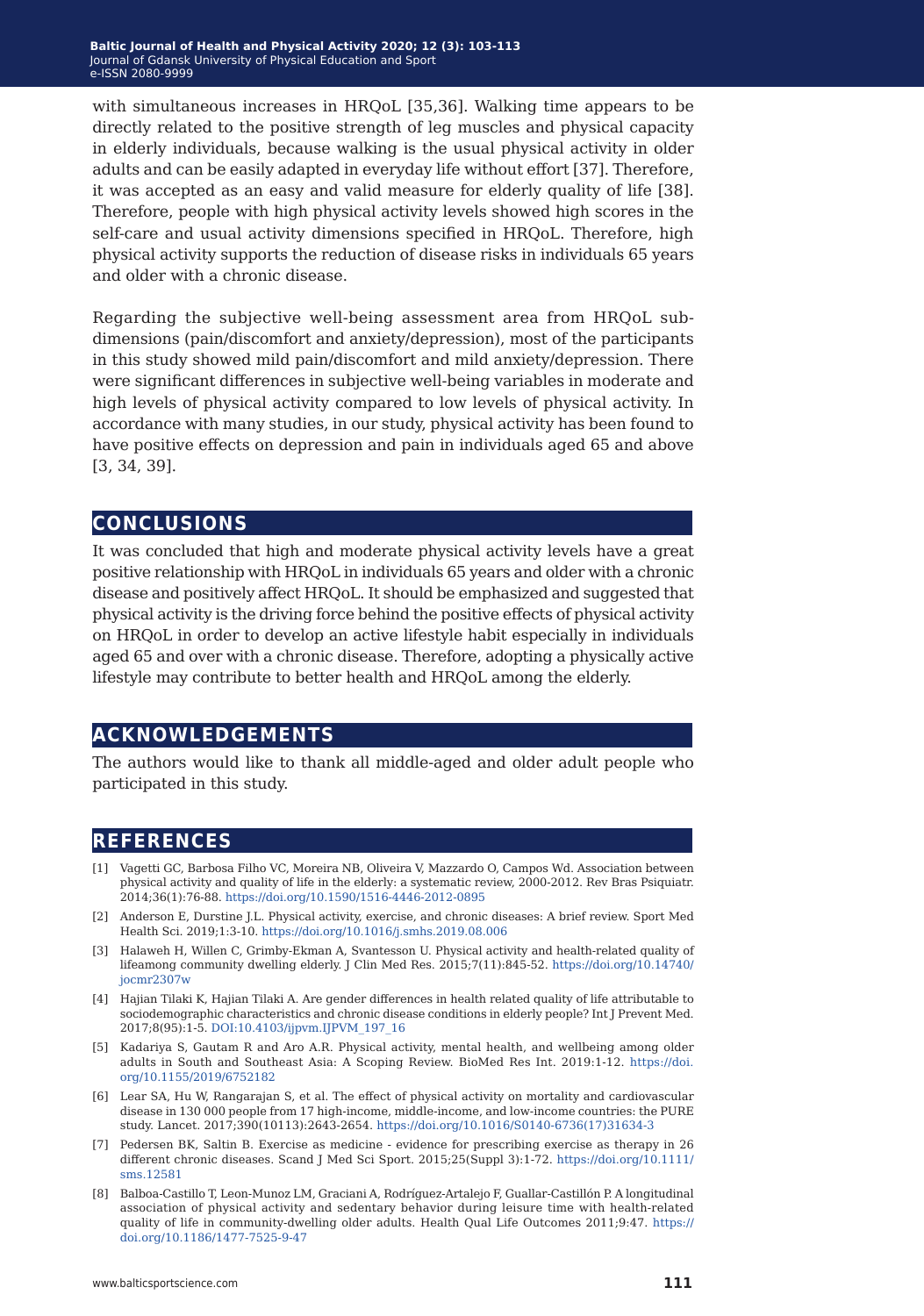- [9] Katzmarzyk PT, Lear SA. Physical activity for obese individuals: A systematic review of effects on chronic disease risk factors. Obes Rev. 2012;13(2):95-105. [https://doi.org/10.1111/j.1467-](https://doi.org/10.1111/j.1467-789X.2011.00933.x) [789X.2011.00933.x](https://doi.org/10.1111/j.1467-789X.2011.00933.x)
- [10] Fogelholm M. Physical activity, fitness and fatness: relations to mortality, morbidity and disease risk factors. A systematic review. Obes Rev. 2010;11(3):202-221. [https://doi.org/10.1111/j.1467-](https://doi.org/10.1111/j.1467-789X.2009.00653.x ) [789X.2009.00653.x](https://doi.org/10.1111/j.1467-789X.2009.00653.x )
- [11] Anderson L, Oldridge N, Thompson DR, et al. Exercise-based cardiac rehabilitation for coronary heart disease: cochrane systematic review and meta-analysis. J Am Coll Cardiol. 2016;67(1):1-12. <https://doi.org/10.1016/j.jacc.2015.10.044>
- [12] Abdelbasset WK, Nambi G. Relationship between physical activity and health-related quality of life in elderly people: A cross-sectional study. Sanamed. 2017;12:87-92. [https://doi.org/10.24125/](https://doi.org/10.24125/sanamed.v12i2.186) [sanamed.v12i2.186](https://doi.org/10.24125/sanamed.v12i2.186)
- [13] Simpson RJ, Campbell JP, Gleeson M, et al. Can exercise affect immune function to increase susceptibility to infection? Exerc Immunol Rev. 2020;26:8-22.
- [14] Duggal NA, Niemiro G, Harridge SDR, Simpson RJ, Lord JM. Can physical activity ameliorate immunosenescence and thereby reduce age-related multi-morbidity? Nat Rev Immunol. 2019;19: 563-572.<https://doi.org/10.1038/s41577-019-0177-9>
- [15] Gleeson M, Bishop NC, Stensel DJ, Lindley MR, Mastana SS, Nimmo MA. The anti-inflammatory effects of exercise: mechanisms and implications for the prevention and treatment of disease. Nat Rev Immunol. 2011;11:607-615. [https://doi.org/10.1038/nri3041.](https://doi.org/10.1038/nri3041)
- [16] Hojman P, Gehl J, Christensen JF, Pedersen BK. Molecular Mechanisms linking exercise to cancer prevention and treatment. Cell Metabol. 2018;27:10-21, 2018. [https://doi.org/10.1016/j.](https://doi.org/10.1016/j.cmet.2017.09.015) [cmet.2017.09.015](https://doi.org/10.1016/j.cmet.2017.09.015)
- [17] Simpson RJ, Kunz H, Agha N, Graff R. Exercise and the regulation of immune functions. Prog Mol Biol Transl Sci. 2015;135:355-380. <https://doi.org/10.1016/bs.pmbts.2015.08.001>
- [18] Walsh NP, Gleeson M, Shephard RJ, et al. Position statement. Part one: Immune function and exercise. Exerc Immunol Rev. 2011;17:6-63.
- [19] Fayers PM, Machin D. Quality of life: the assessment, analysis, and reporting of patient-reported outcomes. 3rd ed. Chichester, West Sussex, England: Wiley Blackwell; 2016. 651 p. [https://doi.](https://doi.org/10.1002/9781118758991) [org/10.1002/9781118758991](https://doi.org/10.1002/9781118758991)
- [20] Bize R, Johnson JA, Plotnikoff RC. Physical activity level and health-related quality of life in the general adult population: A systematic review. Prev Med. 2007;45(6):401-15. [https://doi.org/10.1016/j.](https://doi.org/10.1016/j.ypmed.2007.07.017) [ypmed.2007.07.017](https://doi.org/10.1016/j.ypmed.2007.07.017)
- [21] Rejeski WJ, Mihalko SL. Physical activity and quality of life in older adults. J Gerontol A Biol Sci Med Sci. 2001; 56 Spec No 2:23–35. [https://doi.org/10.1093/gerona/56.suppl\\_2.23](https://doi.org/10.1093/gerona/56.suppl_2.23)
- [22] Pucci GC, Rech CR, Fermino RC, Reis RS. Association between physical activity and quality of life in adults. Rev Saude Publica. 2012;46(1):166–79. [https://doi.org/10.1590/S0034-89102012000100021](https://doi.org/10.1590/S0034-89102012000100021
)
- [23] Ortlieb S, Gorzelniak L, Nowak D, et al. Associations between multiple accelerometry-assessed physical activity parameters and selected health outcomes in elderly people-results from the KORA-Age Study. PLoS One. 2014;9(11):e111206. <https://doi.org/10.1371/journal.pone.0111206>
- [24] Svantesson U, Jones J, Wolbert K, Alricsson M. Impact of physical activity on the self-perceived quality of life in non-frail older adults. J Clin Med Res. 2015;7(8):585-93. [https://doi.org/10.14740/](https://doi.org/10.14740/jocmr2021w) [jocmr2021w](https://doi.org/10.14740/jocmr2021w)
- [25] Choi M, Prieto-Merino D, Dale C, et al. Effect of changes in moderate or vigorous physical activity on changes in health related quality of life ofelderly British women over seven years. Qual Life Res. 2013;22(8):2011-20. <https://doi.org/10.1007/s11136-012-0332-2>
- [26] Katz S, Ford AB, Moskowitz RW, Jackson BA, Jaffe MW. Studies of illness in the aged. The index of adl: a standardized measure of biological and psychosocial function. JAMA. 1963;185:914-919. <https://doi.org/10.1001/jama.1963.03060120024016>
- [27] Brorsson B, Asberg KH. Katz index of independence in ADL. Reliability and validity in short-term care. Scand J Rehabil Med. 1984;16(3):125-132. PMID: 6494836
- [28] World Health Organization. Global recommendations on physical activity for health. Geneva, Switzerland: WHO; 2010.
- [29] Aburuz S, Bulatova N, Twalbeh M, Gazawi M. The validity and reliability of the Arabic version of the EQ-5D: A study from Jordan. Ann Saudi Med. 2009;29:304-8. [https://doi.org/10.4103/0256-](https://doi.org/10.4103/0256-4947.55313) [4947.55313](https://doi.org/10.4103/0256-4947.55313)
- [30] Machon M, Larranga I, Dorronsoro M, Vrotsou K, Vergara I. Health-related quality of life and associated factors in functionally independent older people. BMC Geriatrics. 2017;17:19. [https://](https://doi.org/10.1186/s12877-016-0410-3) [doi.org/10.1186/s12877-016-0410-3](https://doi.org/10.1186/s12877-016-0410-3)
- [31] Kowalski K, Rhodes R, Naylor PJ, Tuokko H, MacDonald S. Direct and indirect measurement of physical activity in older adults: a systematic review of the literature. Int J Behav Nutr Phys Act. 2012;9:148. <https://doi.org/10.1186/1479-5868-9-148>
- [32] Pedersen BK, Saltin B. Evidence for prescribing exercise as therapy in chronic disease. Scand J Med Sci Sports. 2006;16 (Suppl 1):3-63. <https://doi.org/10.1111/j.1600-0838.2006.00520.x>
- [33] Acree LS, Longfors J, Fjeldstad AS, et al. Physical activity is related to quality of life in older adults. Health Qual Life Outcomes. 2006;4:37. <https://doi.org/10.1186/1477-7525-4-37>
- [34] Beitz R and Doren M. Physical activity and postmenopausal health. J Br Menopause Soc. 2004; 10:70–4.<https://doi.org/10.1258/136218004774202382>
- [35] Peter D. Hart. Physical activity and health-related quality of life in rural adults with chronic disease. Am J Med Sci Med. 2017;5(3):62-66. <https://doi.org/10.12691/ajmsm-5-3-5>